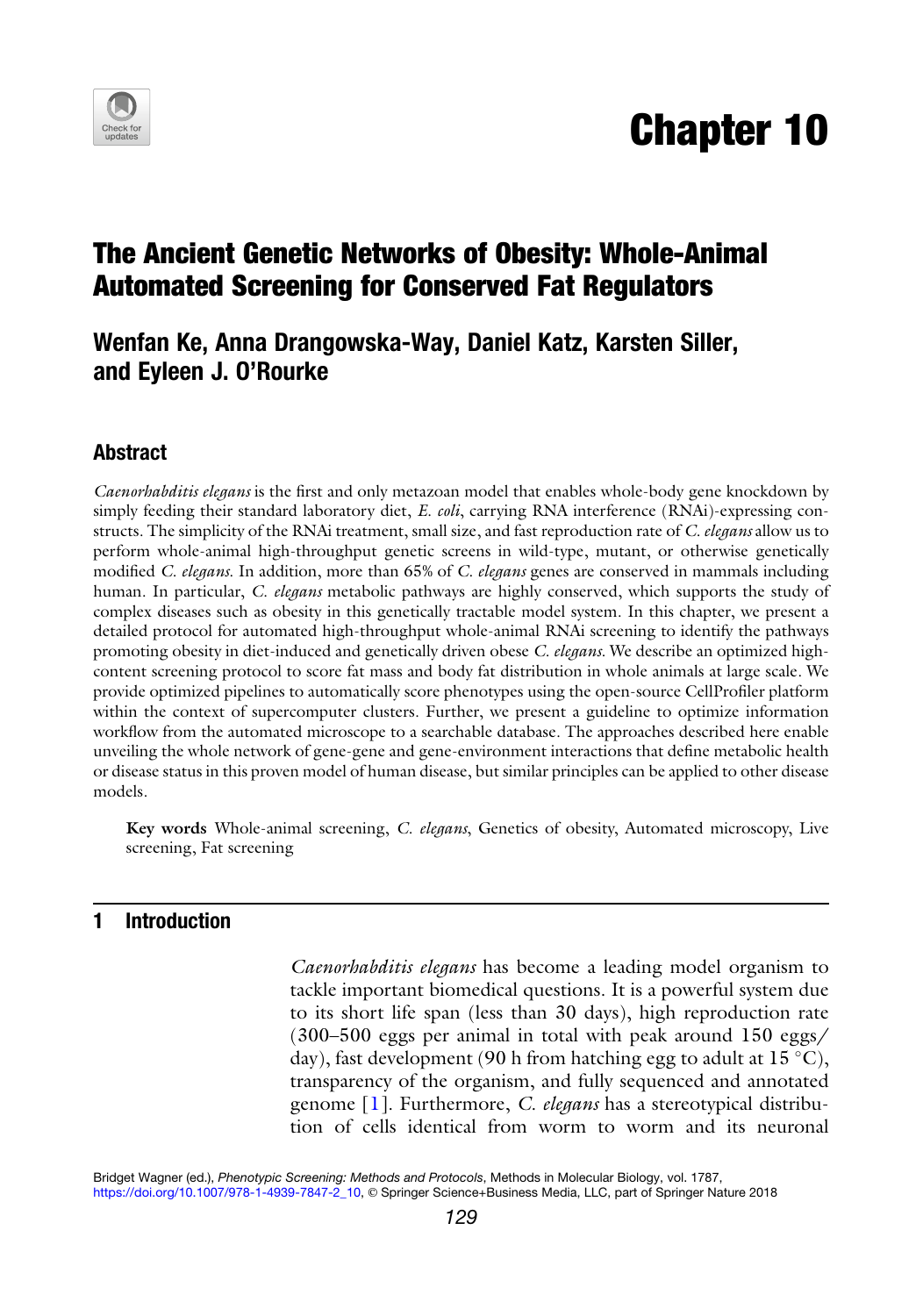connectome has been completely traced, providing great advantages for studying biological processes that rely on proper cell-tocell, tissue-to-tissue, or whole-body communication [2].

The most basic biological processes and their effectors (genes) are conserved from C. elegans to human, which makes research in C. elegans translatable to mammals and even humans. Although there are important differences in terms of tissue and organ function, and some key mammalian metabolic players are missing (i.e., leptin) most of the core lipid, sugar, and protein metabolism pathways are highly conserved between worms and mammals. For example, adipose triglyceride lipase, hormone-sensitive lipase, and lysosomal lipases play essential roles in fat storage and mobilization in C. elegans and mammals [3, 4]. TOR kinase, AMPK, sterol response element-binding protein, and many other transcription factors similarly control metabolism-gene regulation and cell responses to nutrients in *C. elegans* and mammals. Loss of function of such regulators causes severe metabolic defects such as obesity in worms [5–7]. In addition, several pathways systemically regulating metabolism are also conserved. Importantly, the major components of the insulin-signaling pathway are conserved and chronically defective insulin signaling leads to symptoms associated with insulin resistance including obesity in worms [8]. These and other examples suggest that unwinding *C. elegans* metabolic players and how they are modulated by changing environmental factors, including food quantity and quality or genetic defects, would help us better understand metabolic disease in humans.

C. elegans is also the first model system enabling whole-genome systemic RNA interference in vivo. This capability is particularly critical to understand metabolic disease since metabolic status is the product of coordinated action of multiple cells and organ systems. In C. elegans, RNAi can be delivered by simply feeding worms with bacteria that overproduces double-stranded RNA against a specific worm gene upon isopropylthiogalactoside (IPTG) induction [9]. RNAi libraries developed by Julie Ahringer's group cover close to 87% of the worm genome and these feeding constructs are readily available from Source BioScience [10].

The fast development and reproduction rate imply that C. elegans can be used as an in vivo model to perform highthroughput (HT) screening. Automated and quantitative highthroughput screening methods have been developed and improved throughout the past years, and these HT assays allow us to identify lead compounds in in vivo HT chemical screens and genes in RNAibased screens [11].

Previously we described an improved oil red O staining technique to provide an image-based quantitative measurement of fat mass that correlated to biochemically measured triglyceride mass [12]. This method uses isopropanol to preserve worm-tissue structure, which is otherwise fragile (i.e., by paraformaldehyde-based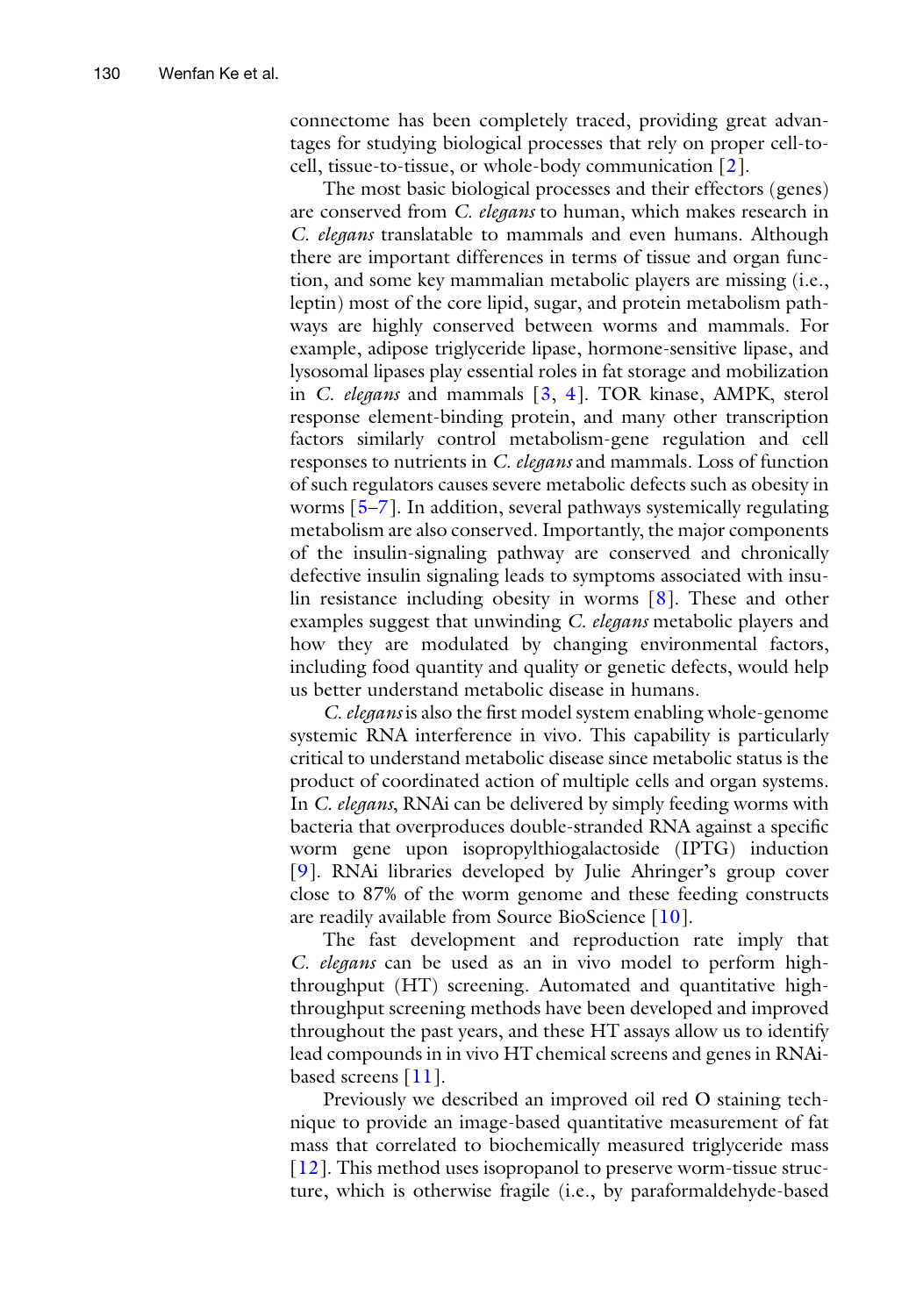fixation). This method can be used as a powerful quantitative technique to identify genes that alter body fat mass in C. elegans [12]. Here we present several advances to the processing and imaging of the worm populations, and we delineate considerations and solutions to the handling of the massive amount of data generated by image-based HT screening of C. *elegans*.

Comparing to our previous method, we optimized conditions in preparation, RNAi treatment, and data analysis. In this chapter, we describe detailed step-by-step procedures with improvement on reducing non-RNAi variants such as position of the wells, growth conditions, and precipitation of ORO dyes, and moreover we incorporate the data processing power from supercomputer to enable analyses of high-resolution composite images from highcontent screening experiments.

Studying metabolic diseases such as obesity is a challenge due to the complex genetic interactions between multiple pathways throughout development, between cells and organs, and the modifier effect of the environment, in particular the diet. Our wholeanimal automated high-throughput genetic screening method provides an approach to unveil the genetic pathways underlying genetic- and diet-induced obesity in intact animals (Fig. 1).

#### 2 Materials

| 2.1 Bacteria<br>and Worm Strains | 1. RNAi Library from Ahringer laboratory can be acquired from<br>BioScience: http://www.sourcebioscience.com/<br>Source<br>products/life-science-research/clones/rnai-resources/c-<br>elegans-rnai-collection-ahringer/ (see Note 1).                                                                                                                 |
|----------------------------------|-------------------------------------------------------------------------------------------------------------------------------------------------------------------------------------------------------------------------------------------------------------------------------------------------------------------------------------------------------|
|                                  | 2. C. elegans strains NL2099 (rrf-3(pk1426)II (see Note 2) and<br>GMW004 (rrf-3(pk1426) II; daf-2(e1368) III) can be<br>acquired from Caenorhabditis Genetics Center (CGC) [13]:<br>https://cbs.umn.edu/cgc/home (see Note 3).                                                                                                                        |
|                                  | 3. L4440 empty vector transformed bacteria<br>be<br>can<br>obtained from Addgene: https://www.addgene.org/1654/<br>(see Note 4).                                                                                                                                                                                                                      |
|                                  | 4. daf-16 RNAi bacteria can be found in Ahringer RNAi library,<br>number 1717, plate 18, well H1 (see Note 5).                                                                                                                                                                                                                                        |
| 2.2 Reagents                     | 1. Potassium phosphate buffer: 108.3 g KH <sub>2</sub> PO <sub>4</sub> , 35.6 g<br>$K_2HPO_4$ , and water to 1 L, pH 6.0. Sterilize by autoclaving.                                                                                                                                                                                                   |
|                                  | 2. NGM RNAi agar: 3 g NaCl, 2.5 g peptone, 17 g agar, and<br>water to 1 L. Sterilize by autoclave and cool to 55 °C. After<br>cooling to 55 $\degree$ C add in the following order: 1 mL of 5 mg/mL<br>cholesterol dissolved in ethanol, 1 mL of 1 M CaCl <sub>2</sub> , 1 mL of<br>1 M MgSO <sub>4</sub> , 25 mL of 1 M potassium phosphate, pH 6.0, |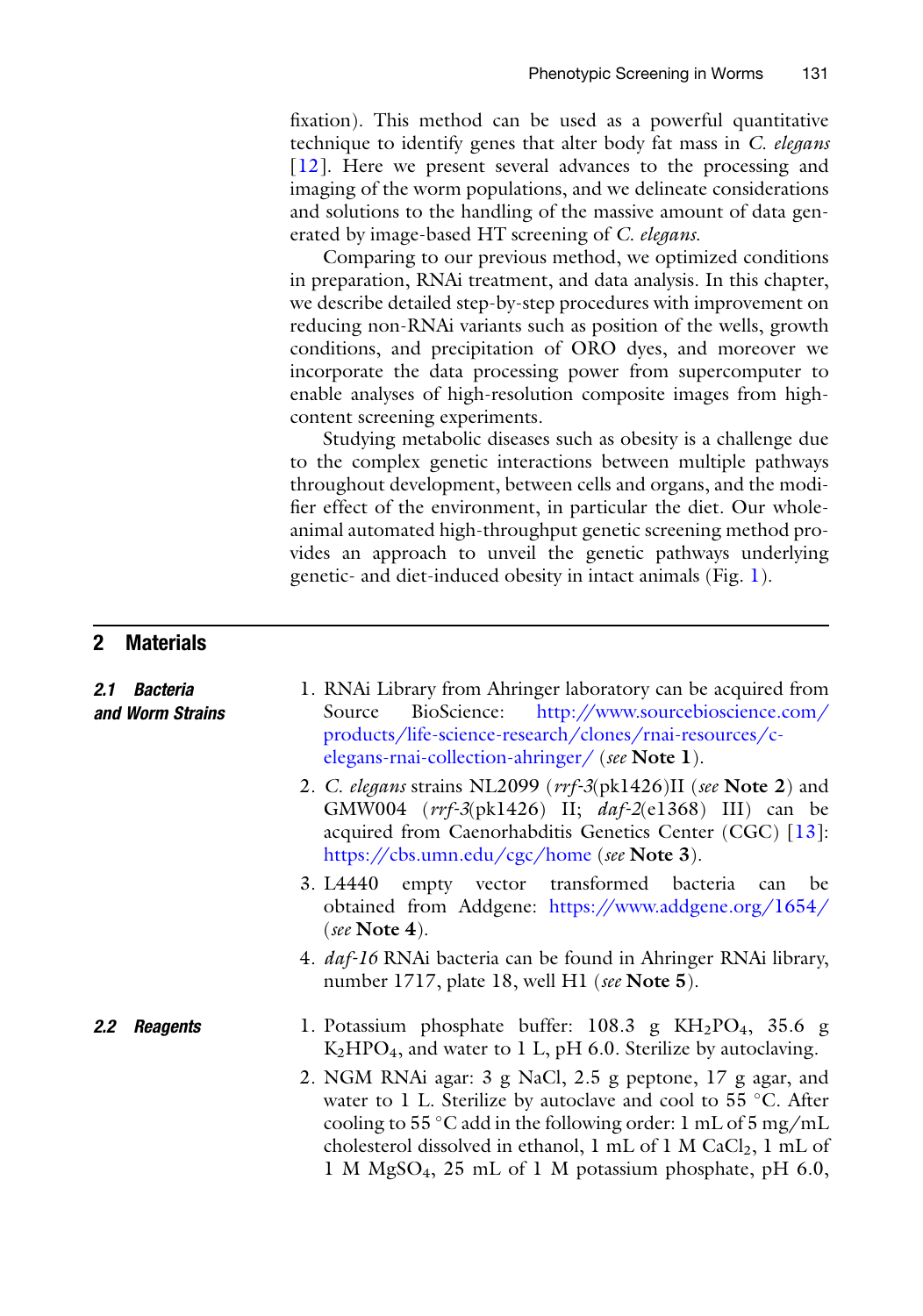

Fig. 1 RNAi screening workflow. Worm preparation is shown in green (see Subheading 3.3); bacterial RNAi preparation is shown in blue (see Subheading 3.2); worm RNAi treatment is shown in brown (see Subheading 3.4); ORO staining and imaging procedures are shown in yellow (see Subheadings 3.5 and 3.6); and image analysis and data transfer and processing are shown in orange (see Subheading 4)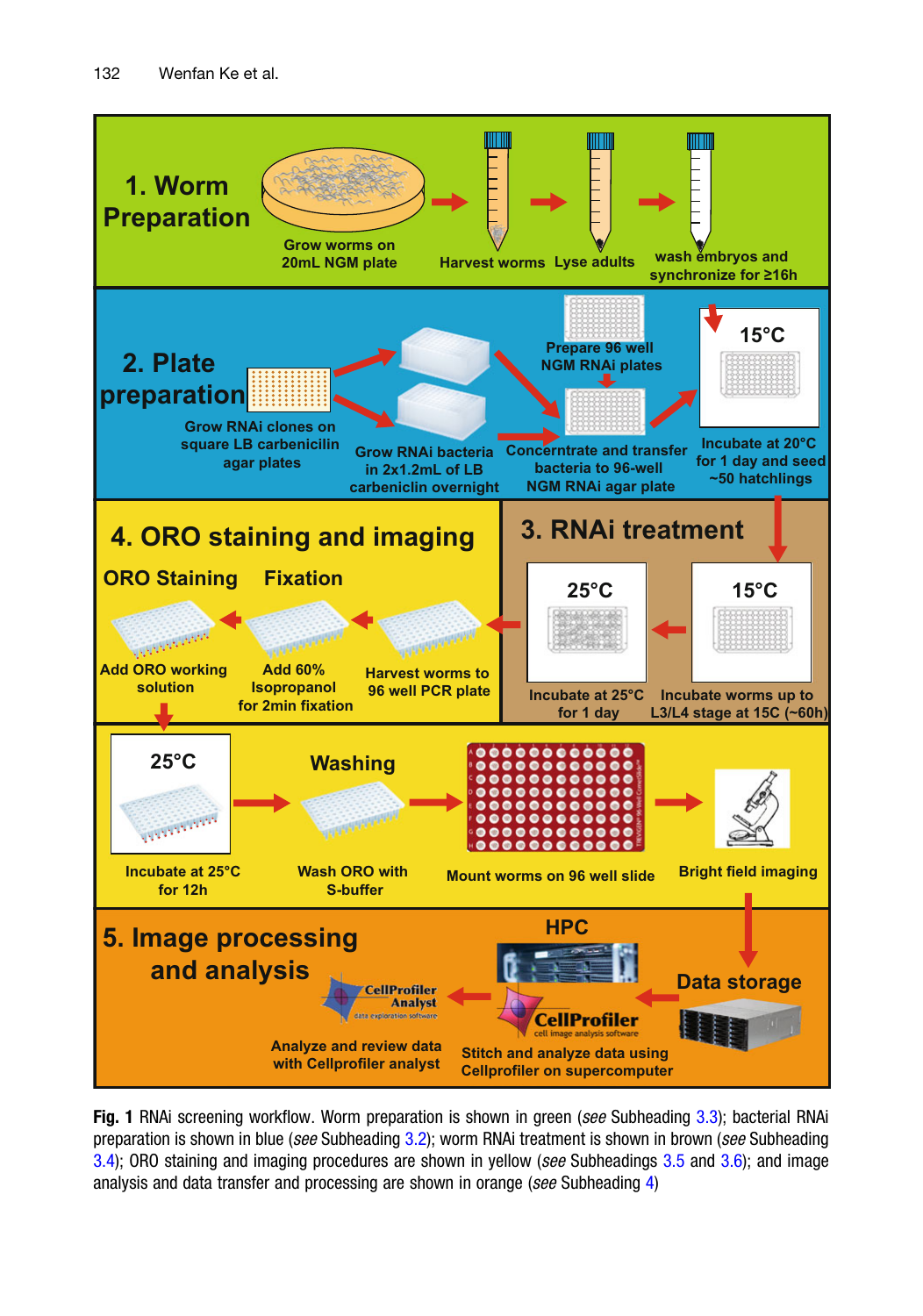IPTG (1 mM final concentration), and 1 mL of 50 mg/mL carbenicillin.

- 3. LB broth: 10 g Bacto-tryptone, 5 g yeast extract, 10 g NaCl, and water to 1 L, pH to 7.5 with NaOH, and sterilize by autoclaving. Before use, add 1 mL of 50 mg/mL carbenicillin.
- 4. LB agar: 10 g Bacto-tryptone, 5 g yeast extract, 10 g NaCl, 17 g agar, and water to 1 L, pH to 7.5 with NaOH, and sterilize by autoclaving. Cool to around  $55^{\circ}$ C and add 1 mL of 50 mg/mL carbenicillin.
- 5. S-basal without cholesterol buffer (S-buffer): 5.85 g NaCl, 1 g K<sub>2</sub>HPO<sub>4</sub>, 6 g KH<sub>2</sub>PO<sub>4</sub>, water to 1 L. Sterilize by autoclaving.
- 6. Lysis buffer: 195 μL 10 N NaOH, 600 μL sodium hypochlorite, and water to 3 mL
- 7. S-buffer with 0.01% Triton-X: Add 100 μL of Triton-X 100% to 1 L of S-buffer (resuspend with stirring bar for  $\geq 1$  h).
- 8. 60% Isopropanol: Mix 30 mL of 100% isopropanol with 20 mL of water in a 50 mL conical tube.
- 9. Oil red O stock solution (0.5%): Resuspend 0.25 g of oil red O in 50 mL of 100% isopropanol by overnight shaking at room temperature. Prepare at least 2 days before use. Can be stored for  $\geq$ 4 weeks at room temperature.
- 10. Diluted S-buffer (20%): 20 mL S-buffer and 80 mL of distilled water.
- 1. Omnitray single-well square plates.
- 2. 96-pin replicator.
- 3. 96-Well clear V-bottom 2 mL polypropylene deep-well plate.
- 4. 96-Well cell culture plates.
- 5. Breathe-Easy sealing membrane.
- 6. HT115 E. coli strain.
- 7. AlumaSeal  $96^{TM}$  sealing film.
- 8. Sealing mats for 96-well PCR plates.
- 9. 96-Well channel vacuum manifold.
- 10. 96-Well PCR plates.
- 11. Petri dish (100 mm  $\times$  15 mm).
- 12. Sterile reservoirs.
- 13. 37 °C Shaking incubator with holders for 96-well plates.
- 14. Benchtop centrifuge with 96-well plate adaptors.
- 15. Vertical flow biological hood.
- 16. Comet assay 96-well slides.

#### 2.3 Supplies and Equipment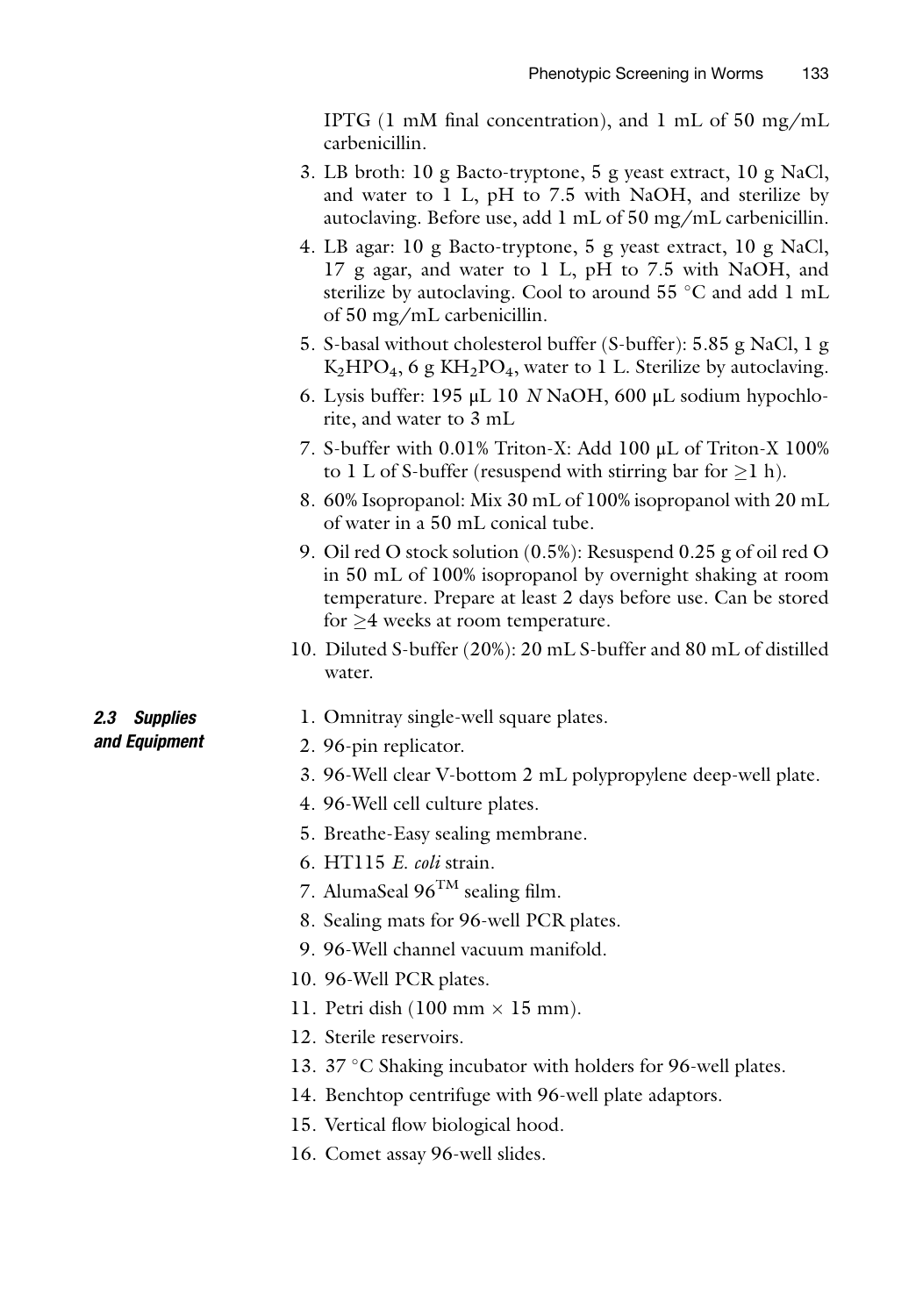17. Upright or inverted microscope with an automated stage capable of doing high-throughput tile capture and stitching of images of 96-well slides (see Note 6).

1. Make and autoclave 1 L LB agar as described in Subheading 2.

- 18. Digital Triple Heat Block.
- 19. Multichannel pipettes and regular pipettes.

## 3 Methods

3.1 Reagent

#### **Preparation** 3.1.1 Preparing Agar Plates (1 Week Before Experiment) 2. Place LB agar in a 60  $^{\circ}$ C water bath for 5–10 min to cool down. 3. Add 1 mL of 50 mg/mL carbenicillin. 4. Pour LB agar into plates in a hood. 20 mL of LB agar can be poured into 100 mm Petri dish or omnitray single-well square plates. 5. Place the plates in the hood for 30 min to solidify. 6. Store the plates in a sealed box at  $4^{\circ}$ C. LB agar plates can be stored at  $4^{\circ}$ C for up to 1 month (see Note 7). 3.1.2 Preparing NGM RNAi Plates (1 Week Before Experiment) 1. Make and autoclave 1 L NGM agar as described in Subheading 2. 2. Place NGM agar in a 60  $^{\circ}$ C water bath for 5–10 min to cool down. 3. In a biological hood, add in the following order and thoroughly mix after each ingredient: cholesterol,  $CaCl<sub>2</sub>$ ,  $MgSO<sub>4</sub>$ , potassium phosphate, IPTG, and carbenicillin (volumes and stock concentrations listed in materials). Keep molten medium in water bath until pouring plates in the hood. 4. For a 100 mm petri dish, pour 20 mL of NGM agar in the hood and go to step 9. For pouring 96-well cell culture plates, go to step 5. 5. Right after step 3, take a heat block pre-warmed to 70  $\mathrm{^{\circ}C}$  into the hood. 6. Bed clean aluminum foil in the heat block, and place a sterile reservoir and a 96-well cell culture plate on top of the foil.

- 7. Pour NGM agar into the sterile reservoir.
- 8. Use multichannel pipettes to transfer 150 μL of NGM agar to every well of the 96-well plate (see Note 8).
- 9. Place the plates in the hood for 30 min to solidify.
- 10. Store the plates in a sealed box in  $4^{\circ}$ C. NGM RNAi agar plates can be stored at  $4^{\circ}$ C for up to 1 month.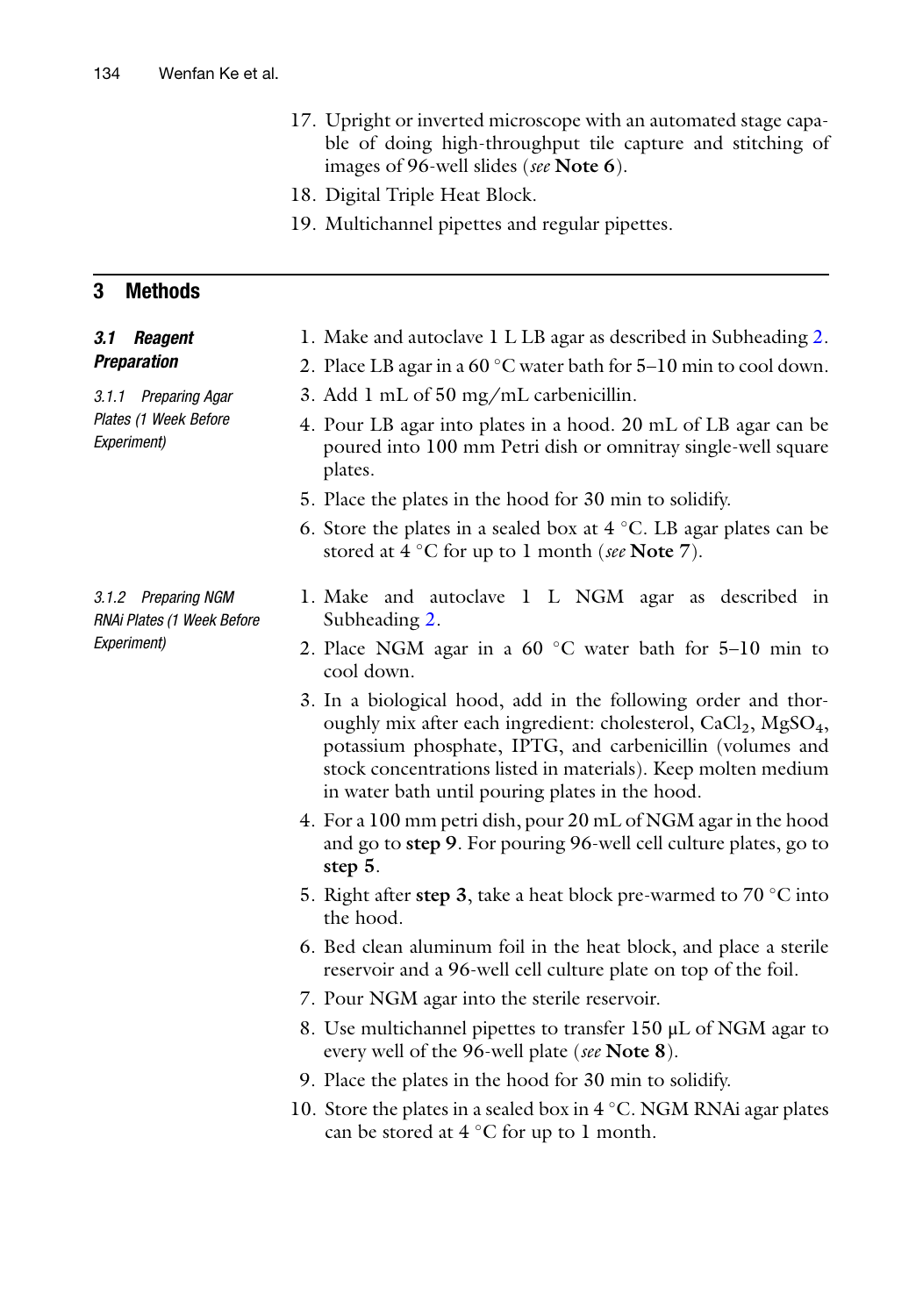3.1.3 Preparing Oil Red O Working Solution (First Day of Experiment)

#### 3.2 Bacteria RNAi Strain Preparation

3.2.1 Growing Bacteria Colonies on Square LB Agar Plate (3 Days Before Experiment)

- 1. Prepare 0.5% oil red O stock solution several days beforehand.
- 2. Filter the oil red O stock solution with a 0.45 μm pore size filter.
- 3. Prepare a 60% working solution with filtered sterile water and shake for  $\geq$  h at room temperature.
- 4. Filter the solution with a 0.45 μm filter and shake for another 2 days at room temperature prior to usage.
- 1. Clean the bench area with Cavicide™ and turn on the gas and fire on the bench (this step can also be performed in a hood).
- 2. Prepare sterilized water, 95% ethanol, and 10% bleach in three separate containers (e.g., empty 200 μL pipette boxes) next to the fire.
- 3. Briefly dip the 96-pin replicator into 10% bleach, rinse thoroughly with water, and wet in 95% ethanol. Flame every side of the replicator to make sure that it is sterile.
- 4. Place the replicator back into 95% ethanol.
- 5. Transport RNAi library to the bench with dry ice from  $-80$  °C.
- 6. Remove the seal of the RNAi library plates next to the flame.
- 7. Flame the replicator quickly to evaporate the excess ethanol and wait for  $5-15$  s for it to cool down (see Note 9).
- 8. Dip the tips of the replicator into the library plate and make sure that they touch the bacteria in every single well.
- 9. Quickly transfer and stamp the tips of replicator on the LB square plate, and make smooth rounded movements to increase bacterial growth area without overlapping RNAi clones (see Note 10).
- 10. Briefly dip the replicator into 10% bleach and repeat steps 3 and 4 for each successive plate.
- 11. Re-seal the library plates with AlumaSeal  $96^{TM}$  Sealing Film and store back at  $-80$  °C (do not ever let the library thaw!).
- 12. Incubate the RNAi clones seeded in the LB square plate at  $37^{\circ}$ C overnight.
- 13. For control RNAi clones, use sterile toothpicks or wire loops to streak bacteria on the 10 cm LB agar carbenicillin 50 μg/mL plates from the glycerol stock and incubate at  $37 \degree C$  overnight.
- 14. After incubation, record the RNAi clones that have no colonies.
- 15. The LB agar plates can be parafilmed and stored at  $4^{\circ}$ C for up to 2 weeks.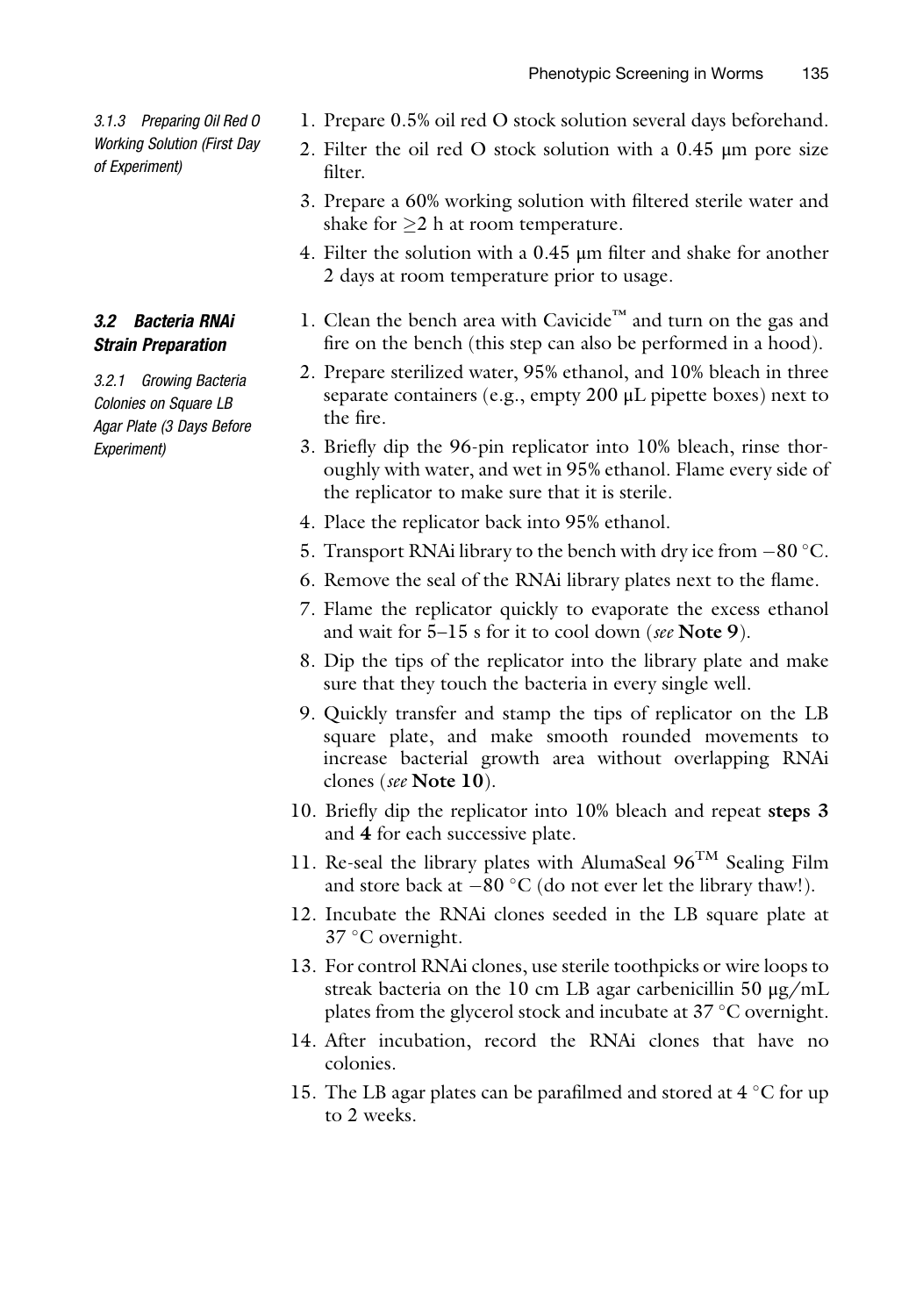3.2.2 Growing Bacteria in 96 Deep-Well Plates (2 Days Before Experiment)

- 1. In the biological hood, fill the 96 deep-well plate with 1200 μL/well of LB broth with 50 μg/mL carbenicillin using a multichannel pipette.
- 2. Sterilize the bench with Cavicide<sup>™</sup> and turn on the gas and fire on the bench (this step can also be performed in hood).
- 3. Prepare sterilized water, 95% ethanol, and 10% bleach in three separate containers (e.g., empty 200 μL pipette boxes) next to the fire.
- 4. Dip the 96-pin replicator into 10% bleach, thoroughly rinse with water, then briefly dip in 95% ethanol, and flame every side of the replicator to make sure that it is sterile.
- 5. Dip replicator back in 95% ethanol, and quickly flame again to evaporate excess ethanol. Wait for 5–15 s for replicator to cool down.
- 6. Touch the replicator pins to the mini RNAi bacterial lawns.
- 7. Dip the tips of the replicator into the 1.2 mL LB broth carbenicillin in two 96 deep-well plates (see Note 11).
- 8. Re-sterilize replicator by briefly dipping it into 10% bleach and repeat steps 4 and 5 sequentially for the next plates.
- 9. Use sterile toothpicks or wire loops to pick and transfer colonies from positive and negative control 10 cm LB agar carbenicillin 50 μg/mL plates to all empty wells of a 96 deep-well plate and record these wells (see Note 12).
- 10. Seal the 96 deep-well plates with Breathe-Easy sealing membrane and shake at 1000 rpm at  $37^{\circ}$ C overnight.
- 1. Take out 96 deep-well plates from the shaker and centrifuge for 10 min at  $4415 \times g$ .
- 2. Thoroughly clean the sink area with Cavicide™. Next to the sink, remove the seal, and discard the supernatant into a bucket containing bleach by quick inversion of the plate. Place plates upside down on a stack of clean paper towels and move to the hood.
- 3. Using a 12-channel pipette, add 100 μL of diluted S-buffer  $(20%)$  to each well of *just one* of the plates with RNAi bacterial pellets, and resuspend the bacterial pellets by vigorously pipetting.
- 4. Transfer bacterial suspension from plate *replicate* 1 to plate replicate 2 (we had grown two 96 deep-well plates of culture for each RNAi clone set). Use the transferred suspension to resuspend pellets of replicate plate 2. Do not add S buffer to the second plate (see Note 13).
- 5. Add 20 μL of distilled water to the wells located in the four edges of the plate. Then, transfer 100 μL of the bacterial

3.2.3 Seeding RNAi Bacteria in 96-Well NGM RNAi Plates (1 Day Before Experiment)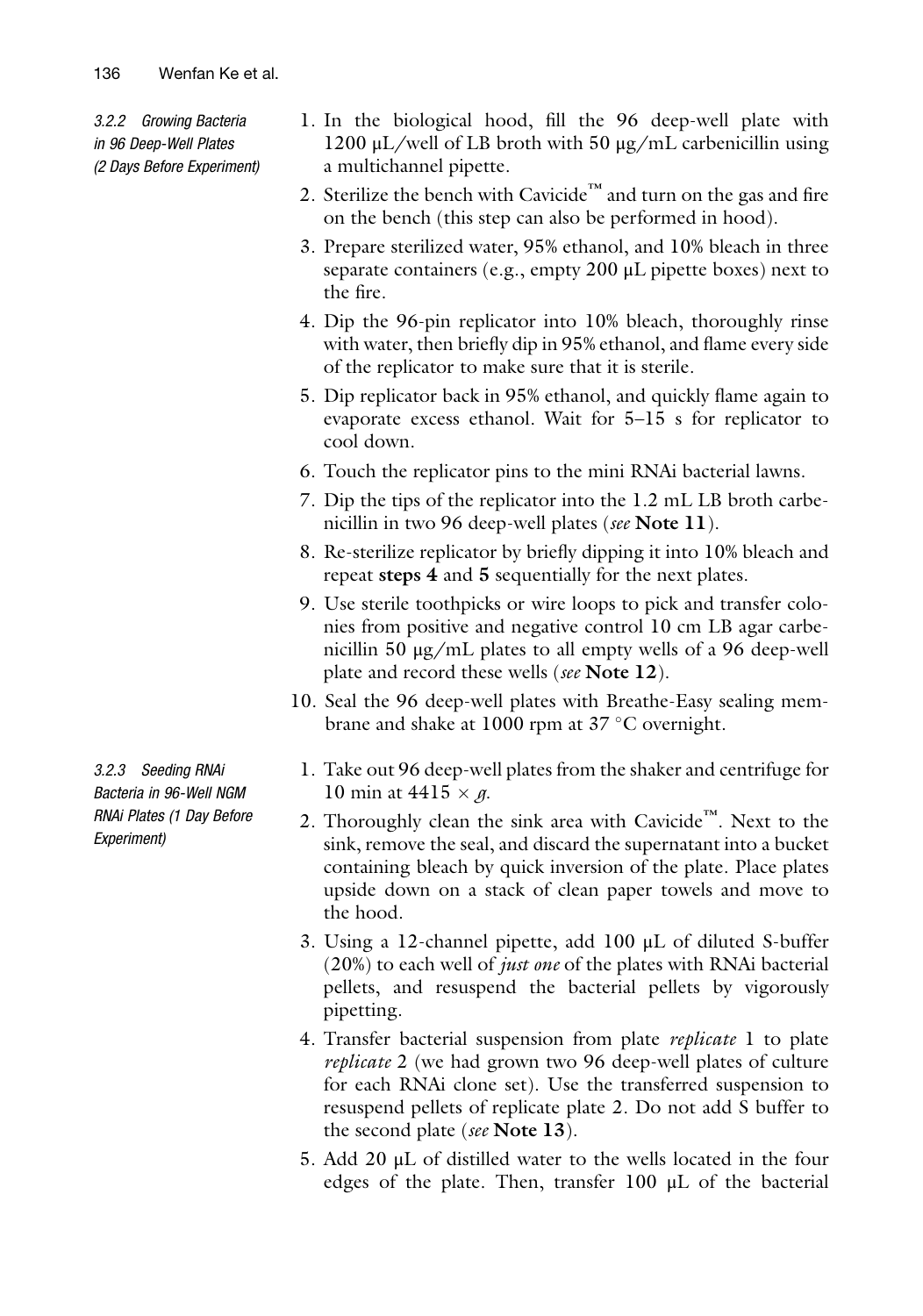suspension into the wells of the 96-well NGM RNAi agar plate using multichannel pipette (see Note 14).

- 6. Dry the bacterial suspensions in the hood for around 5 h, until no liquid remains (do not overdry the plates, covering faster drying wells with Breath-Easy if necessary).
- 7. Place the lids on the NGM plates and incubate the plates overnight in a 20 $\degree$ C incubator for induction of expression of double-stranded RNAs.
- 1. Sterilize the bench with Cavicide™ and carry out the next steps next to flame.
- 2. Add 10–15 mL of S-buffer to a worm plate with  $\geq$ 2000 gravid adult worms.
- 3. Using S-buffer, transfer worm/egg suspension to a 15 mL conical tube.
- 4. Centrifuge at  $\leq 2000 \times g$  for 30 s.
- 5. Discard supernatant above 3 mL using sterilized glass Pasteur pipettes connected to a vacuum line.
- 6. Add 3 mL of lysis buffer.
- 7. Shake vigorously for 1 min and then add 9 mL of S-buffer.
- 8. Centrifuge at 2000  $\times$  g for 30 s.
- 9. Discard supernatant above 3 mL using sterilized glass Pasteur pipettes connected to a vacuum line.
- 10. Add 3 mL of lysis buffer.
- 11. Shake vigorously for 1 min and add 9 mL of S-buffer.
- 12. Centrifuge at  $2000 \times g$  for 30 s.
- 13. Using sterilized glass Pasteur pipettes connected to the vacuum line, discard as much supernatant as you feel comfortable with, without disturbing the pellet. The volume remaining should be  $\leq 500$  μL; otherwise two additional washing steps are necessary.
- 14. Add 14 mL of S-buffer.
- 15. Centrifuge at 2000  $\times$   $\beta$  for 30 s.
- 16. Wash by repeating steps 13–15 three times.
- 17. Discard as much supernatant as you feel comfortable with, without disturbing the pellet using sterilized glass Pasteur pipettes connected to the vacuum line, and fill up to the 10 mL mark with S-buffer.
- 18. Rotate embryos in a 20 °C incubator for  $\geq$ 16 h.
- 19. The next day, estimate worm density (see **Note 15**).
- 20. Dilute the worm suspension with S-buffer, or concentrate by centrifugation, to bring the density to  $10$  worms/ $\mu$ L.

3.3 Worm Preparation

3.3.1 Egg Preparation and Synchronization (1 Day Before Experiment)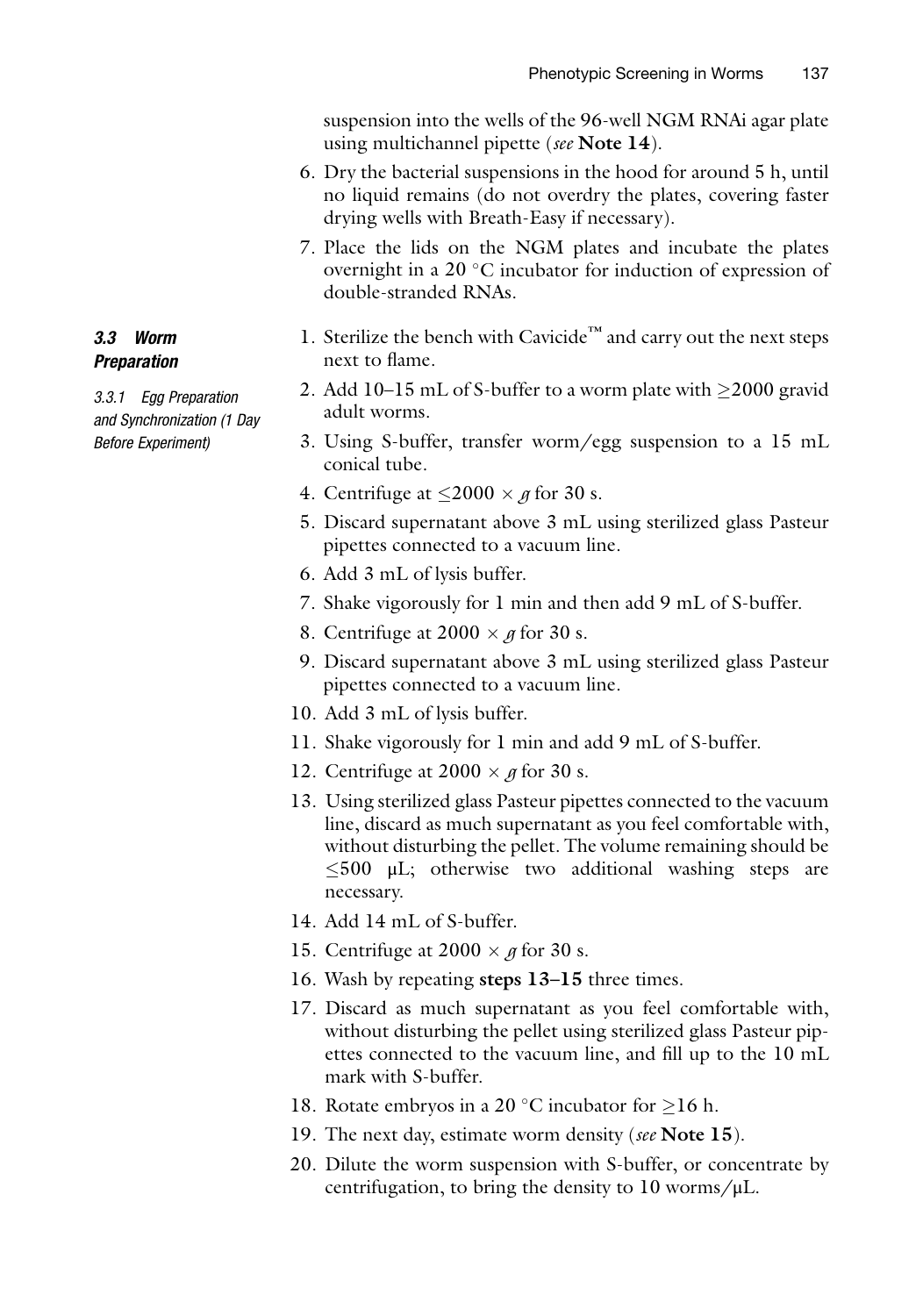| 3.3.2 Seeding Worms<br>(First Day of Experiment) | 1. Take out the NGM plates with RNAi bacteria from the 20 $^{\circ}$ C<br>incubator and move them to the hood.                                                                                                                                                                                                                                           |
|--------------------------------------------------|----------------------------------------------------------------------------------------------------------------------------------------------------------------------------------------------------------------------------------------------------------------------------------------------------------------------------------------------------------|
|                                                  | 2. In the hood, pour the worm suspension into a 50 mL sterile<br>reservoir.                                                                                                                                                                                                                                                                              |
|                                                  | 3. Use a multichannel pipette to seed $5 \mu L$ of worms from the<br>reservoir to each well (constantly move the reservoir to keep<br>the worms suspended).                                                                                                                                                                                              |
|                                                  | 4. Dry the plates in the hood for around 15 min.                                                                                                                                                                                                                                                                                                         |
| 3.4 RNAi Incubation<br>(First Day                | 1. Move the plates to a 15 $^{\circ}$ C incubator and incubate for 60 h (see<br>Note $16$ .                                                                                                                                                                                                                                                              |
| of Experiment)                                   | 2. Transfer the plates to a 25 $^{\circ}$ C incubator for 24 h.                                                                                                                                                                                                                                                                                          |
|                                                  | 3. Check the worms growing in the wells to make sure that they<br>are at the gravid stage.                                                                                                                                                                                                                                                               |
| Oil Red O (ORO)<br>3.5                           | 1. Filter the ORO working solution with a $0.45 \mu m$ filter.                                                                                                                                                                                                                                                                                           |
| <b>Staining</b>                                  | 2. Pour S-buffer into a reservoir (see Note 17).                                                                                                                                                                                                                                                                                                         |
|                                                  | 3. Using a 12-channel pipette, add 100 µL S-buffer to each well.                                                                                                                                                                                                                                                                                         |
|                                                  | 4. Using a 12-channel pipette, transfer the whole-worm suspen-<br>sion to a 96-well PCR plate.                                                                                                                                                                                                                                                           |
|                                                  | 5. Connect the 96-channel vacuum manifold to a vacuum source<br>and calibrate the height for aspiration using a mock PCR plate<br>with water. Calibrate to leave $\sim$ 25 µL of water behind (see<br><b>Note 18</b> ).                                                                                                                                  |
|                                                  | 6. Once aspirator is calibrated, aspirate the S-buffer from the<br>96-well PCR plates containing worms using the 96-channel<br>vacuum manifold.                                                                                                                                                                                                          |
|                                                  | 7. Wash twice by adding and aspirating $100 \mu L$ of S-buffer using a<br>multichannel pipette and 96-channel vacuum manifold.                                                                                                                                                                                                                           |
|                                                  | 8. Using a 12-channel pipette, add 200 µL of 60% isopropanol to<br>each well, intentionally disrupting the worm pellet while add-<br>ing the isopropanol.                                                                                                                                                                                                |
|                                                  | 9. Let worms sink for about 2 min.                                                                                                                                                                                                                                                                                                                       |
|                                                  | 10. Aspirate 60% isopropanol using 96-channel vacuum manifold.                                                                                                                                                                                                                                                                                           |
|                                                  | 11. Using a 12-channel pipette, add $200 \mu L$ of ORO working<br>solution to each well. Intentionally disrupt the worm pellet<br>while adding the ORO solution or resuspend by pipetting<br>but <i>do not</i> vortex, invert, or flick the plates. Avoid ORO<br>droplets from reaching the walls of the tubes to prevent precip-<br>itation of the dye. |
|                                                  | 12. Seal the 96-well PCR plates using sealing mats, and put plates<br>into a sealed box with a wet paper towel (see Note 19).                                                                                                                                                                                                                            |
|                                                  | 13. Incubate the box at 25 $\degree$ C for 12–16 h (see Note 20).                                                                                                                                                                                                                                                                                        |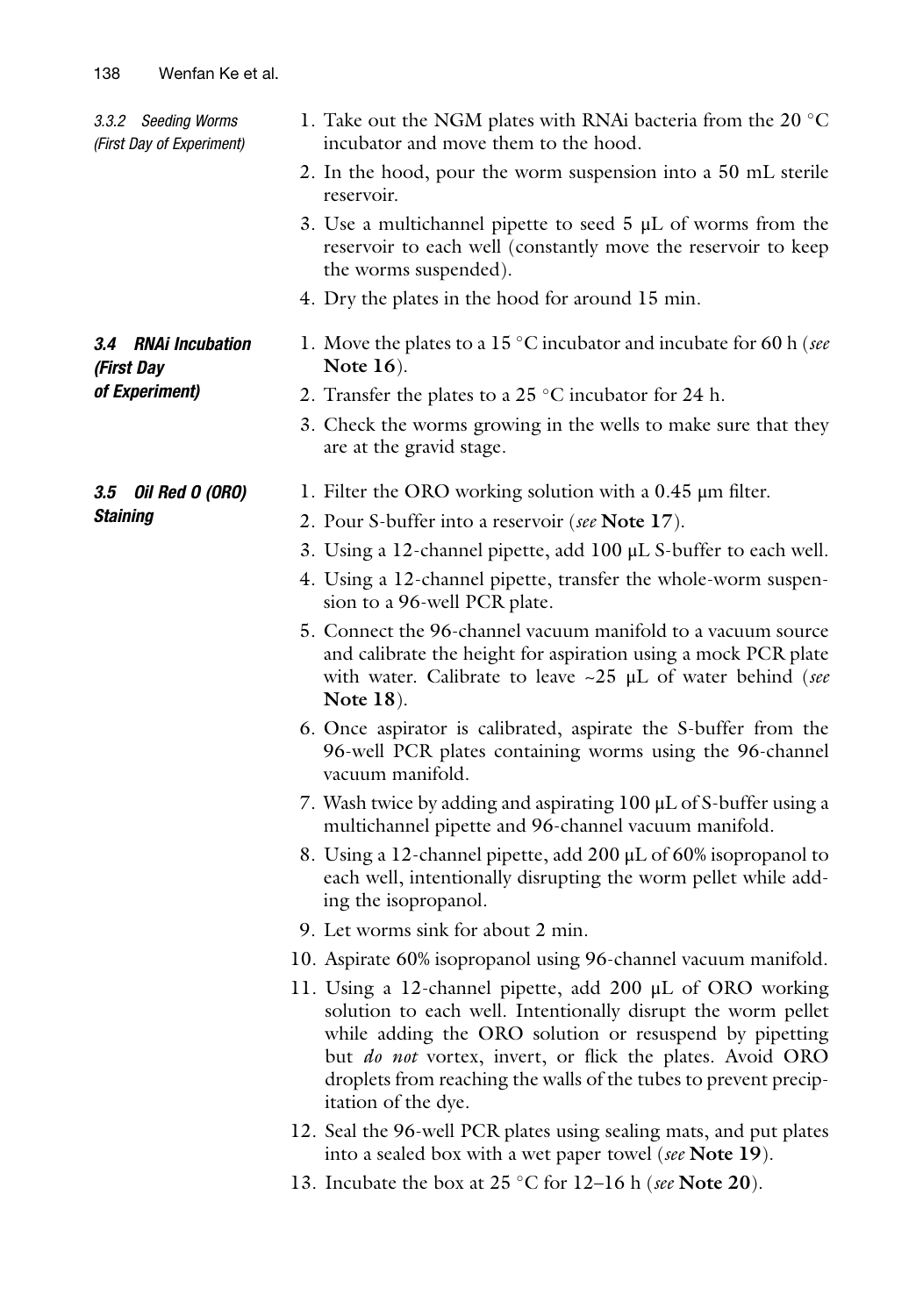- 14. Remove the seal and aspirate the ORO working solution using the 96-channel vacuum manifold.
- 15. Wash the wells twice with 100 μL of S-buffer.
- 16. Add 100 μL of S-buffer with 0.01% Triton.
- 17. Use a 12-channel pipette to mount 8 μL of worms on the Comet assay 96-well slides and carefully place the coverslips for imaging (see Note 21).
- 1. To capture images from the 96-well slide, we recommend using an automated microscope or high-content screening platform. In our case, we use a Nikon Eclipse Ti microscope with an automated stage.
	- 2. The optics include a  $10 \times 0.45$ NA objective and a DsRi2 camera. Initial storage into local SSD drives  $(\geq 10$  TB) renders fastest capturing rates (see Note 22).
	- 3. It is recommended that all data processing is completed on a high-processing computer (HPC) cluster. In the HPC context, image processing and analysis can be done in parallel (see Notes  $23-31$ , Fig. 2).

#### 4 Notes

- 1. Two major sets of RNAi feeding libraries are currently available, the initial Ahringer library and the supplementary library. The initial Ahringer library covers 72% of the worm genome, and the supplementary library covers another 15% of all genes, so the combination of both libraries covers 87% of the worm genome. All the feeding library sets are delivered as glycerol stocks and should be stored at  $-80$  °C.
- 2. NL2099 strain carries a 3015 base-pair deletion between exons 4 and 11 of rrf-3 gene, and this allele(pk1426) can be detected by PCR using an internal forward primer: AATTGGAAGAAT-GAGTCACG, an external forward primer: AAATCATACGT-CATCGATGC, and an external reverse primer: GCCACGAAATACCATTGCC. Amplification of genomic preps from wild-type N2 strain with internal forward primer and external reverse primer results in a 0.7 kb band, while amplification of genomic prep from NL2099 results in a 0.85 kb band. In addition, no product can be amplified on N2 strain with external forward primer and external reverse primer due to the size-limiting condition of this PCR. No product can be amplified on NL2099 strain using internal forward primer and external reverse primer because the internal forward primer sits in the deleted sequence. We use NL2099 strain for screen because rrf-3 is an RNA-dependent RNA

3.6 Image **Acquisition** and Processing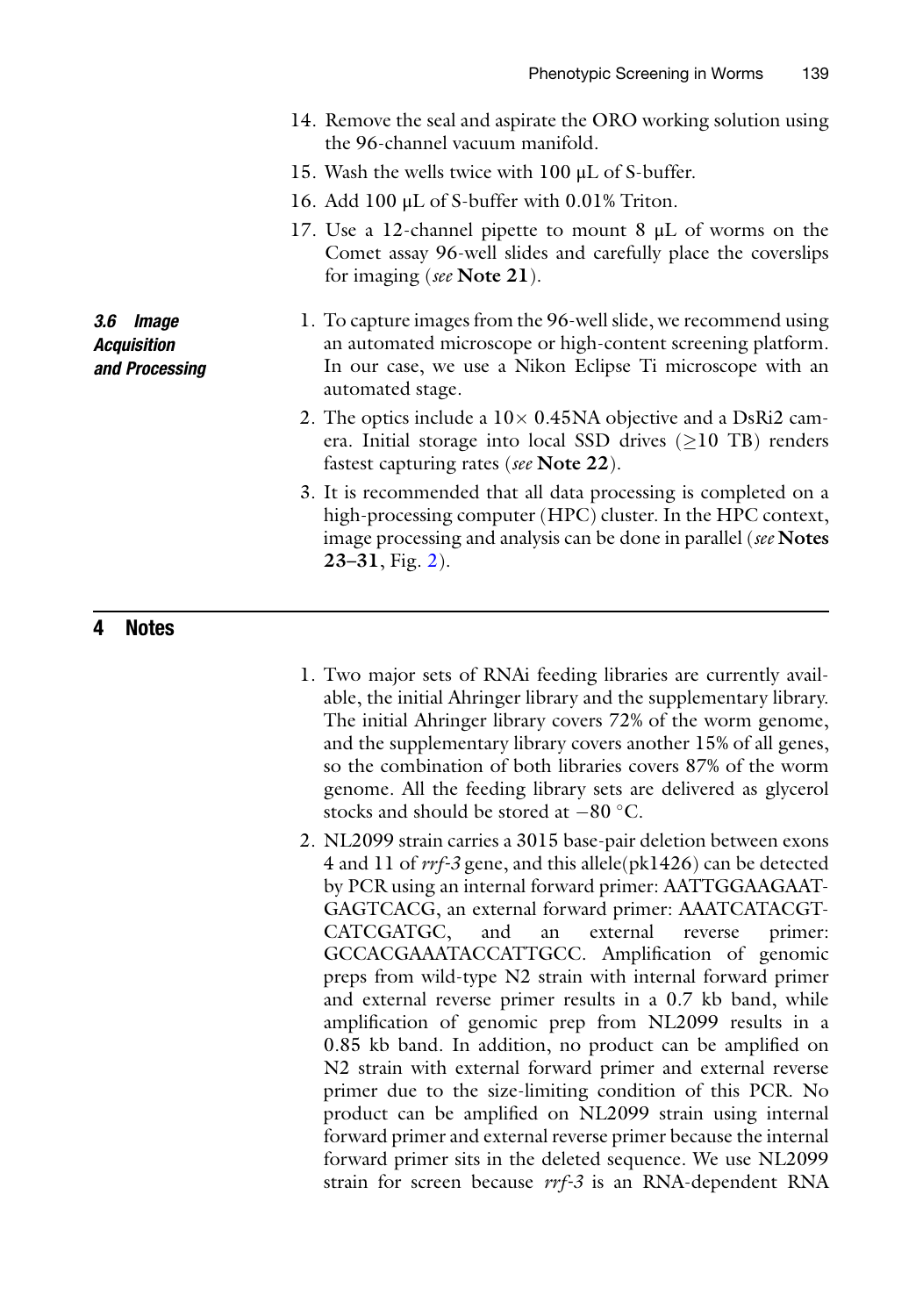

Fig. 2 Post-HCS image processing workflow. Imaging data may be saved in a shared storage positioned between local computers and a local or cloud-based HPC cluster. Both homemade encoded image stitching (available at [http:/orourkeeyleenlab.wix.com/obesity-aging-lab/outreach\)](http://orourkeeyleenlab.wix.com/obesity-aging-lab/outreach) and CellProfiler data analysis can be run on an HPC cluster. In this diagram, black arrows indicate saving and loading data to and from shared storage; green arrows indicate data processing steps within a local computer; brown arrows indicate control of programs on the HPC cluster; blue arrows indicate automated (and often parallelized) programs running in the HPC cluster; purple arrows indicate direct communication from the HPC cluster to a local computer in the pipeline 2 and 3 to optimize worm models manually; and red arrow indicates that the output of CellProfiler will input into CellProfiler Analyst on the local computer for final data analysis and hit detection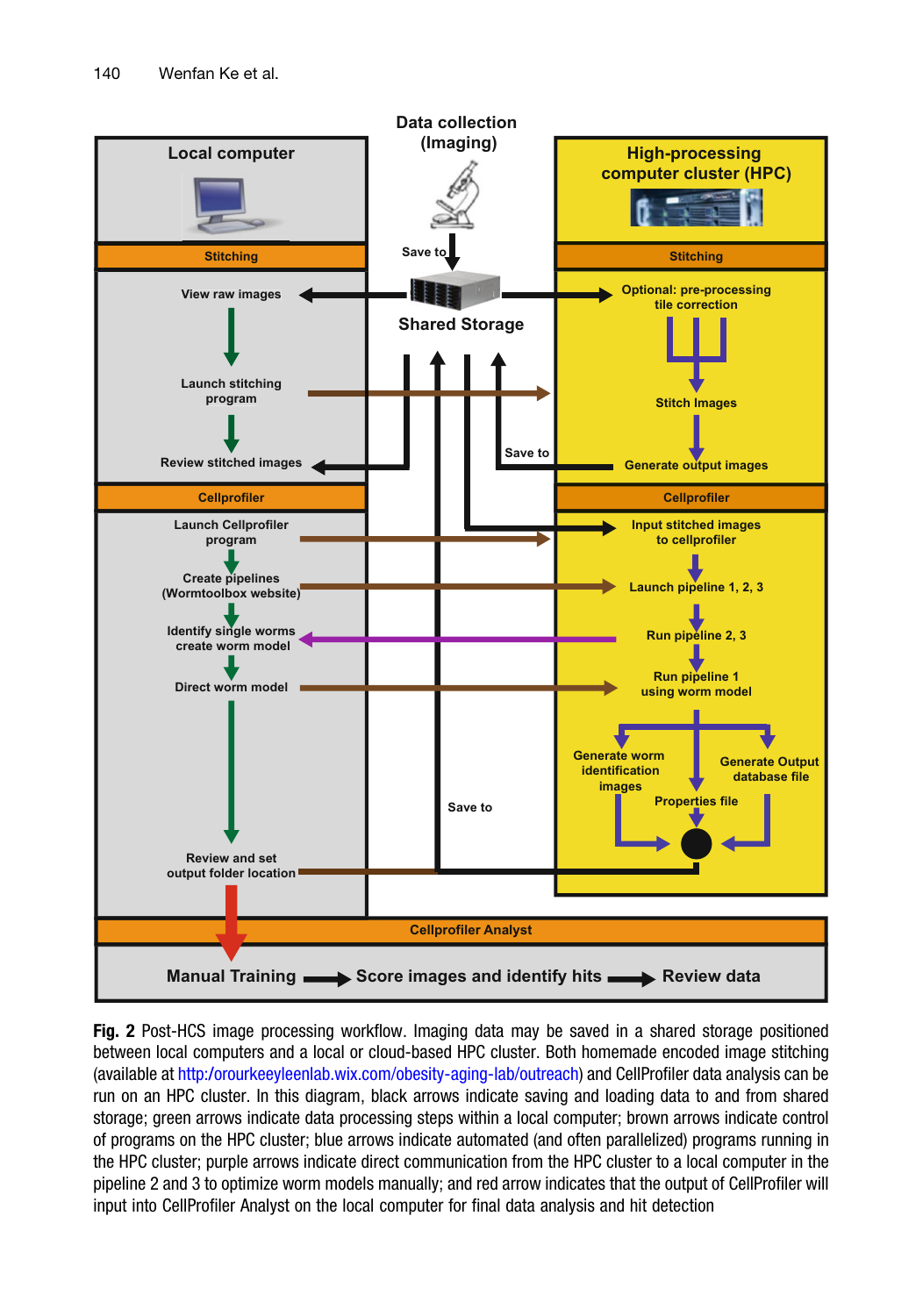polymerase and the rrf-3(pk1426) allele makes this strain hypersensitive to RNAi. Also, worms with this allele become sterile at  $25 \text{ °C}$ , which allows us to image and quantitate fat in adult worms without the interfering signal of the progeny.

- 3. GMW004 is a double- $rrf$ -3(pk1426); *daf*-2 (e1368) mutant. DAF-2 is the worm insulin receptor and the e1368 allele of daf-2 is a hypomorphic thermosensitive mutation that leads to an obesity phenotype at 25 °C.  $\text{d}af-2$ (e1368) is a singlenucleotide substitution from G to A, causing a change of protein sequence from S573 to L573. This allele can be detected by PCR amplification of genomic DNA using forward primer CTCACCATTTGTCCCTTC and reverse primer CAATCGTCACCGTTTATCTC, followed by incubation with restriction enzyme TSP45I, which only cut wild-type daf-2 allele on the mutation site.
- 4. L4440 is the 2790 bp empty plasmidic vector of the RNAi constructs. It is shipped from Addgene as transformed bacteria and generally used as negative control for C. elegans RNAi screens.
- 5. DAF-16 is the C. elegans homolog of human FOXO, which is a transcription factor inhibited by insulin signaling. Reduced insulin signaling causes activation of DAF-16. Loss of DAF-16 is sufficient to rescue the obesity phenotype of daf-2 mutant worms. Hence, daf-16 RNAi can be used as a positive control in a daf-2 fat-suppressor screen.
- 6. The Nikon Eclipse Ti microscope with  $10 \times 0.45$  NA objective and DsRi2 camera is suitable for this purpose.
- 7. These LB carbenicillin agar square plates need to be prepared well ahead or thoroughly dried in the hood. Otherwise, moisture will cross-contaminate stamped RNAi clones.
- 8. Pipette tips need to be prewarmed by pipetting up and down molten NGM RNAi agar several times before transferring. While aspirating the 96-well plates, place the tips on the side and the bottom of the well, and aspirate slowly to prevent bubbles from forming. It is very important to avoid bubbles in the wells because worms will crawl into the agar through bubbles, leading to irregular feeding, and will make it difficult to harvest worms for further processing.
- 9. It is important to make sure that the replicator is not too hot or it will kill the bacteria. There are two extra tips on the replicator that allow the user to get a sense of the pins' temperature; simply touch the two extra tips with your hand while making sure not to touch any other tip of the replicator.
- 10. While stamping the replicator, it is important to be gentle and not poke into the agar. Also, every tip of the replicator has to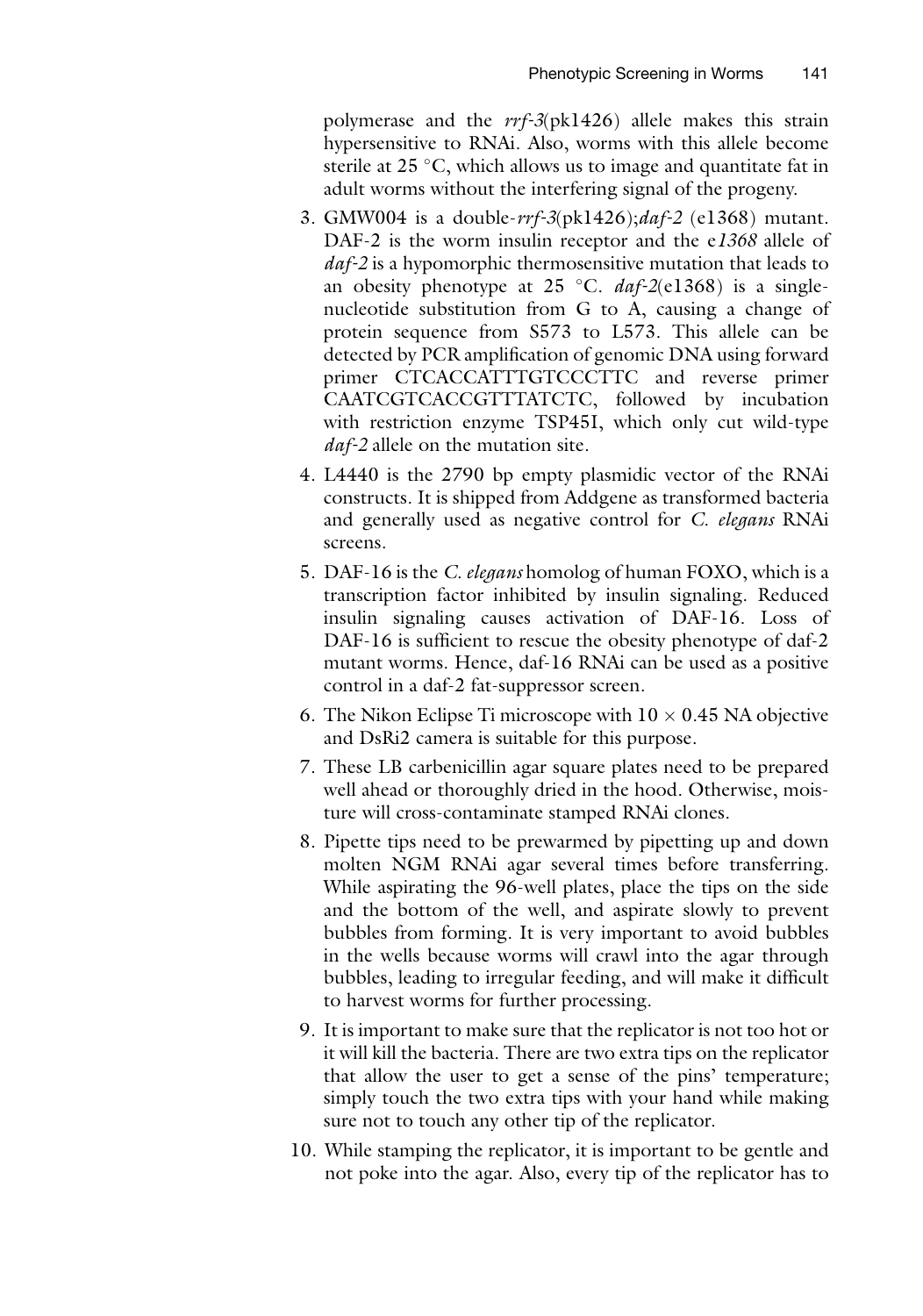touch the LB agar to secure the successful transfer of all RNAi clones.

- 11. One 96 deep-well plate worth of bacterial culture is insufficient food to sustain the growth of  $~50$  worms into gravid adulthood. Two or three 96 deep-well plates are preferred per RNAi library plate. In our experimental setup, two strains of worms (GMW004 and NL2099) are tested, so 4–6 96 deep-well plates are prepared for each RNAi library plate.
- 12. There are some RNAi clones that would not grow on the LB agar omnitray (not represented in the original library or experimental error). Take advantage of these empty wells and seed positive and negative control RNAi clones in these wells.
- 13. As referred in Note 11, two or three 96 deep-well plates of samples are grown for each RNAi library plate to be tested. These replicates need to be combined to support the growth of ~50 worms into gravid adulthood. If there are two deep-well plates per original plate, add 100 μL of 20% S-buffer to the first deep-well plate and resuspend the bacteria by pipetting. Then transfer the sample to the second plate and resuspend the bacteria of the second plate.
- 14. While transferring bacteria to the 96-well NGM RNAi agar plate, it is important to be careful not to poke into the agar. After carefully transferring 100 μL of bacteria, it is necessary to add 20 μL water to the edge wells because these wells dry much faster than the wells at the center of the plate. If these wells become too dry, the agar may crack, worms will crawl into the cracks, and that well will not be scorable.
- 15. To estimate the density of the worms, thoroughly resuspend the hatchlings by inverting 15 mL conical several times, take three or more 2 μL aliquots of worms, place them in a clean microscope slide, count the number of live hatchlings under the dissecting microscope, and average the hatchlings/ microliter.
- 16. The 15  $\degree$ C incubation can take longer or shorter than 60 h. The development of worms needs to be checked every 2 h starting from 50 h to 70 h, to ensure that the worms are at late L3 or early L4 stage for transferring to  $25^{\circ}$ C incubator. It is critical not to transfer daf-2 mutant worms earlier than L3 because they will enter the dauer program and arrest, and also no later than L4 stage to observe full penetrance of the  $rrf-3$ sterility phenotype.
- 17. 0.01% of Triton in the S-buffer helps prevent the worms from sticking to the pipette tips, and reduce worm loss.
- 18. The amount of liquid remaining in the 96-well PCR plates is determined by the height of the 96-channel manifold. This can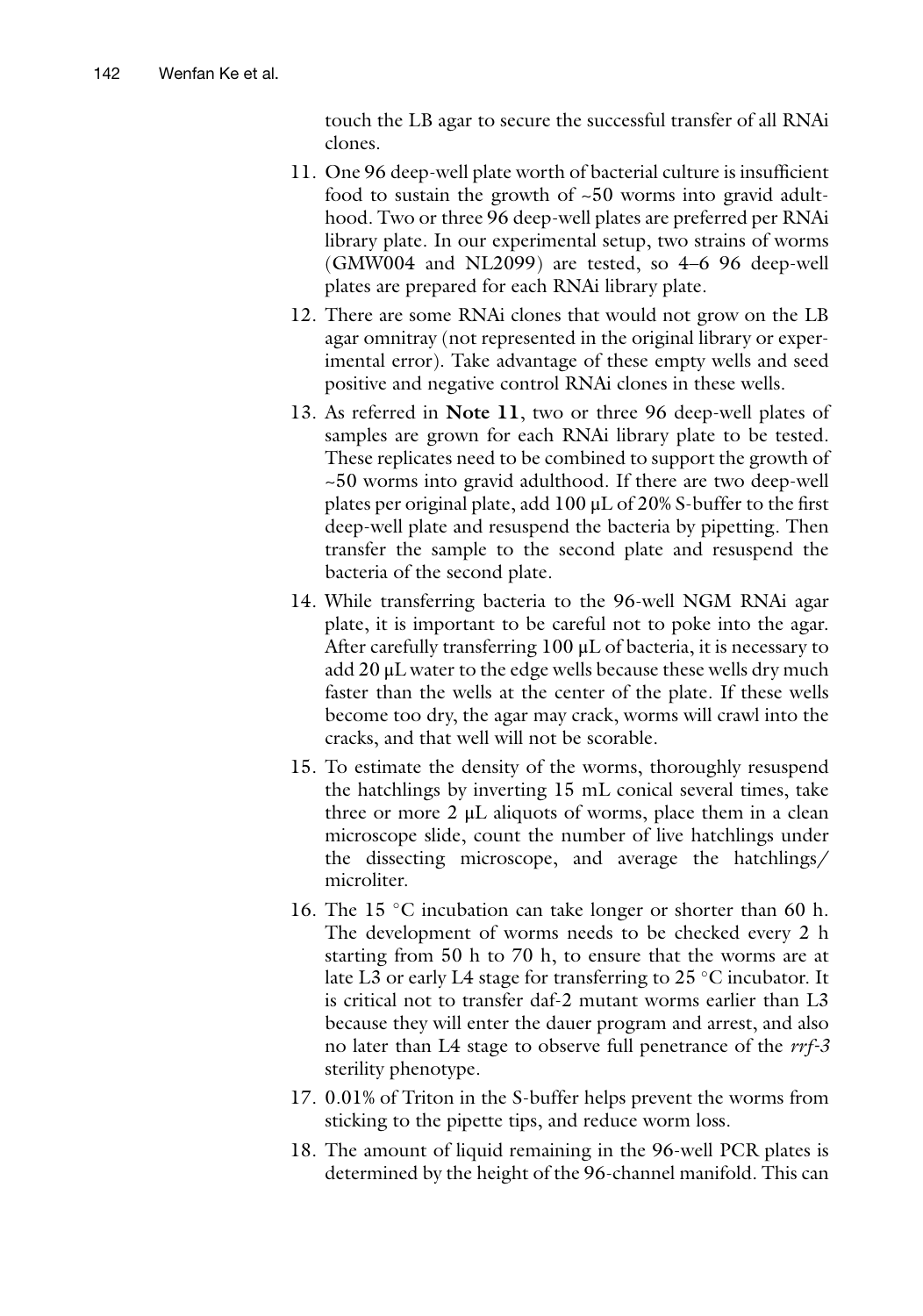be adjusted and calibrated by filling water in a 96-well PCR plates and testing the water level after aspiration. It is important to keep around  $25 \mu L$  of solution to minimize the chances of accidental loss of worms by aspiration.

- 19. Keeping the plate completely sealed and incubating in a humid box are necessary because the oil red O solution is a saturated solution, and loss of water causes precipitation of black crystals that prevent quantification of ORO levels.
- 20. It is important to restrict oil red O staining to  $\leq$ 16 h at 25 °C because longer incubation may change the tone of the oil red O staining and affect the quality of the images.
- 21. It requires some practice to be able to pipette up most of the worms in such a small amount of liquid. To achieve this, it is important to place the tip at the very bottom of the well and aspirate as fast as possible (i.e., use a "bad" pipetting procedure). Check the slide and make sure that you have worms in every well. If the worms in some wells are not transferred, use a single-channel pipette to transfer again.
- 22. The images are most likely to be stored on the local computer connected to microscope. To analyze them on an HPC cluster you will need to transfer them to a fast-transfer storage unit locally, remotely, or in the cloud. Your local administrator should advise you on the best available option.
- 23. When performing a high-throughput image-based genetic screening, capturing, storing, and processing approximately thirty 25 MB images per channel per well become bottlenecks due to the limited storage and processing power of regular lab computers or even workstations. For example, for the screening setup described here, each stitched RGB image of a whole well is  $9001 \times 8928$  pixels, with each whole-well tiff image sized at around 250 MB, so one 96-well plate represents approximately 25 GB of data. Analyzing these data is an even bigger challenge than storage. Our single-worm identification algorithms, although highly accurate, are computationally demanding. Therefore, it can take from a day to a week to run a 0.25–1 TB dataset on a conventional desktop. A previous paper from our lab used compressed images to achieve analysis (5 Mb \*.bmp file/well). However, this is not suboptimal due to the reduction in image resolution and consequent loss of information [14].
- 24. When naming folders and images avoid spaces. This will be useful when using a command line. If you are unable to change the names to avoid spaces you will need to use quotation marks at the beginning and at the end of the path to the file while using the command line.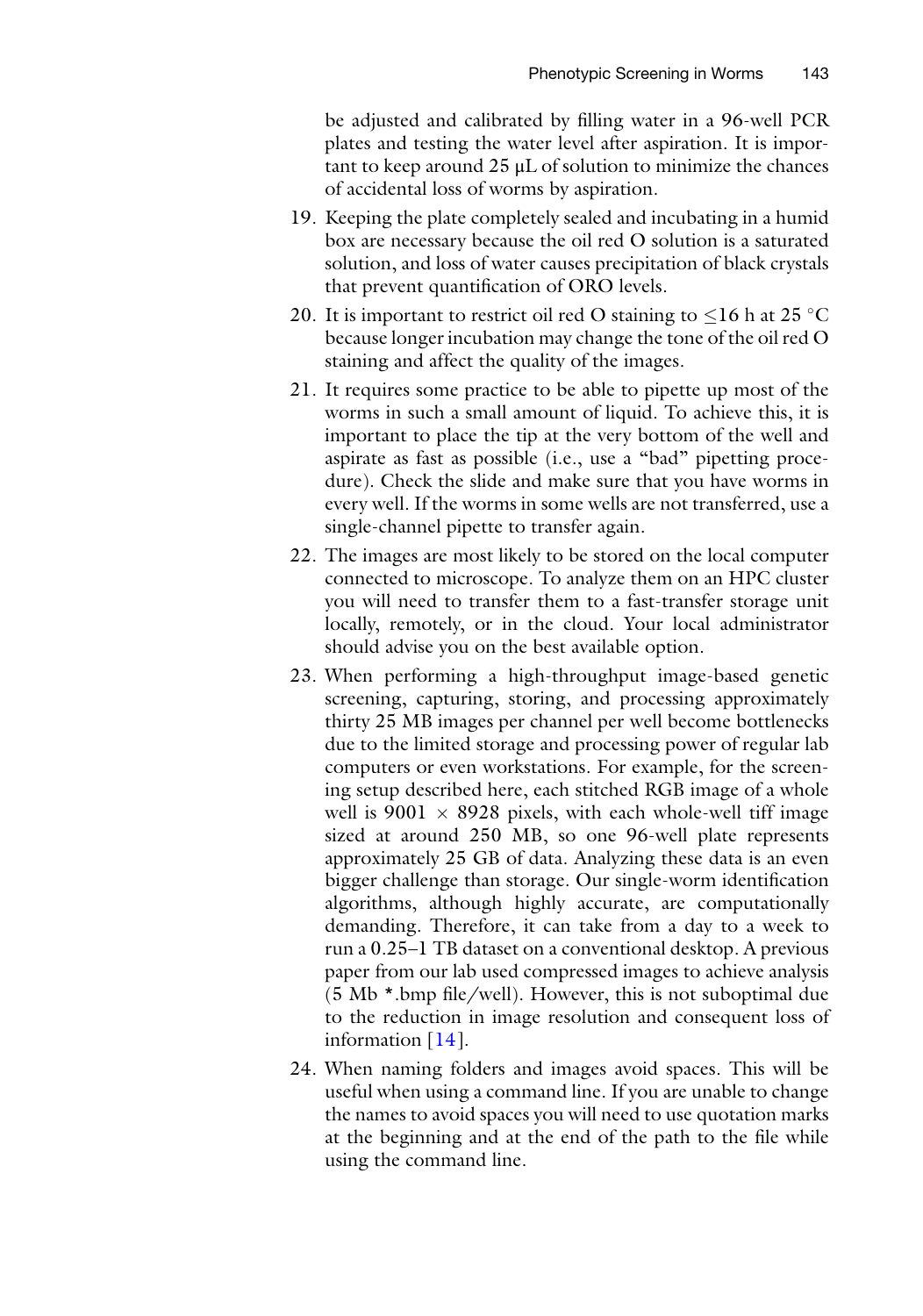- 25. As introduced in Subheading 3.6, data acquisition begins with automated imaging of the experimental plates. These data will be written directly to a mounted PC, often the one used to set up and begin microscopic data collection. A few considerations help ensure fast data collection and transfer, including local writing space, naming conventions, and an automated transfer framework. For local storage, it is recommended to have at least 10 TB of solid-state drive (SSD) space. SSD is much faster than its alternative, hard drive disk (HDD), and should be used to prevent bottlenecks. Data acquisition is also the optimal step to enforce naming conventions. Since there are no built-in frameworks for naming, it is up to the screening lab to provide and enforce easy-to-read naming conventions that will ensure smooth data processing. Finally, to prevent any impedance to data collection, it is recommended to have a second mounted PC that can separately upload data to the desired server. This allows for a slower upload speed, which is often unavoidable, while still maintaining scope operation. A detailed list of our setup and examples of file naming can be found at [http://](http://orourkeeyleenlab.wix.com/obesity-aging-lab/outreach) [orourkeeyleenlab.wix.com/obesity-aging-lab/outreach](http://orourkeeyleenlab.wix.com/obesity-aging-lab/outreach).
- 26. While some of the processing steps can be executed on a personal computer, utilization of an HPC cluster will dramatically increase computational speeds and allow for use of fullresolution raw screening images. Interactive processing steps (i.e., refining worm identification) will require extra considerations, and a rudimentary knowledge of command-line language may be necessary to operate some of the programs described herein within the context of an HPC cluster. First, several systems and software tools must be installed, created, or optimized. These include CellProfiler (CP), CellProfiler Analyst (CPA), a MySQL database (or an alternative, but CP/ CPA-compatible, database of your choice), and appropriate CellProfiler pipelines [15]. It is important to confer with a local information technologist to ensure proper installation and setup of these programs and communication with HPC cluster.
- 27. The setup and optimization of CellProfiler pipelines for new screens may be done outside of the HPC cluster environment, which facilitates the use of CP interactive optimization tools, as long as special attention is paid to any and all naming and PATH conventions required for CP and CPA to generate and retrieve data. CellProfiler's export and import tools work within a HPC cluster environment as long as the final modifications to the pipeline—including image folder location and PATH names—are correctly assigned in the HPC environment. At this stage pay special attention to the MySQL database used to ensure that files are sent to the correct locations.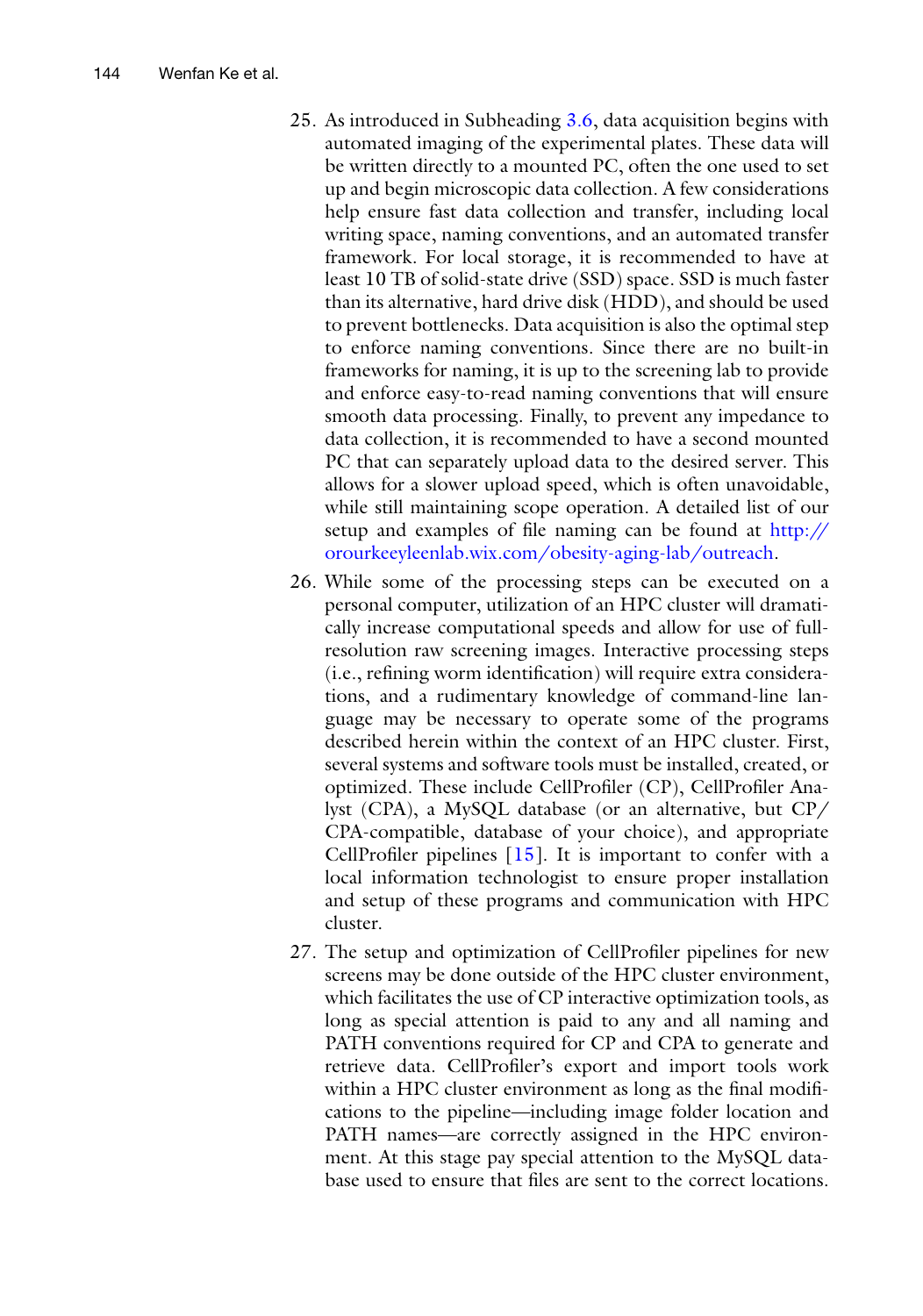Depending on the preferred CP analysis output, CSV data sheets can be generated instead of databases with CellProfiler, which can then be used to manually analyze data. This approach is less robust and may result in errors due to CellProfiler Analyst's particular file location requirements.

- 28. A comprehensive analysis of the images is possible after the initial steps are completed, and can be easily completed using the scripts provided at [http://orourkeeyleenlab.wix.com/obe](http://orourkeeyleenlab.wix.com/obesity-aging-lab/outreach) [sity-aging-lab/outreach.](http://orourkeeyleenlab.wix.com/obesity-aging-lab/outreach)
- 29. This data analysis process will require work on the HPC cluster through programs such as FastX or similar. FastX provides a graphical user interface (GUI)-enabled program for HPC cluster operation, and is an easy solution for users unfamiliar with linux or remote systems. If your institution does not have access to this program, or prefers a different one, alternatives should work just as well. Note that most alternatives may require basic command-line knowledge.
- 30. After initial data have been collected, post-processing can be done. This may include image review, and further image analysis if necessary. It is recommended the user conducts analysis within the HPC cluster to ensure that all image data can be retrieved without permission issues. Due to the preestablished database, it should be easy to locate and retrieve any files for further use. Another consideration is kinds of storage, in particular, the differences between private user storage and shared storage. It is recommended that both be set up in all cases: the shared storage for the organization and maintenance of all raw image data sets (terabytes of information), and the private user storage for processing images, outputting data, and linking of relevant experimental metadata or information fro databases. In this way, private data folders would beoptimized for processing, and commonly used and large image files are not copied to all users, but instead located in a central location. Nevertheless, naming conventions for files, subfolders, and folders should be established and strictly followed.
- 31. For users that want to compile an easy-to-use image viewer, programs such as Omero exist. Omero is an open-source program that allows for broad image organization and utilization. It may be possible to set the HPC cluster to send data outputs directly to Omero. Alternatively, integration of the MySQL database into Omero may provide the most success. These types of programs are not strictly necessary for post-processing, but may allow for additional organization and integration of screen results with data banks (i.e., wormbase, ensemble). Optimal data processing and organization solutions would vary with type and scale of the screens, as well as with lab resources.